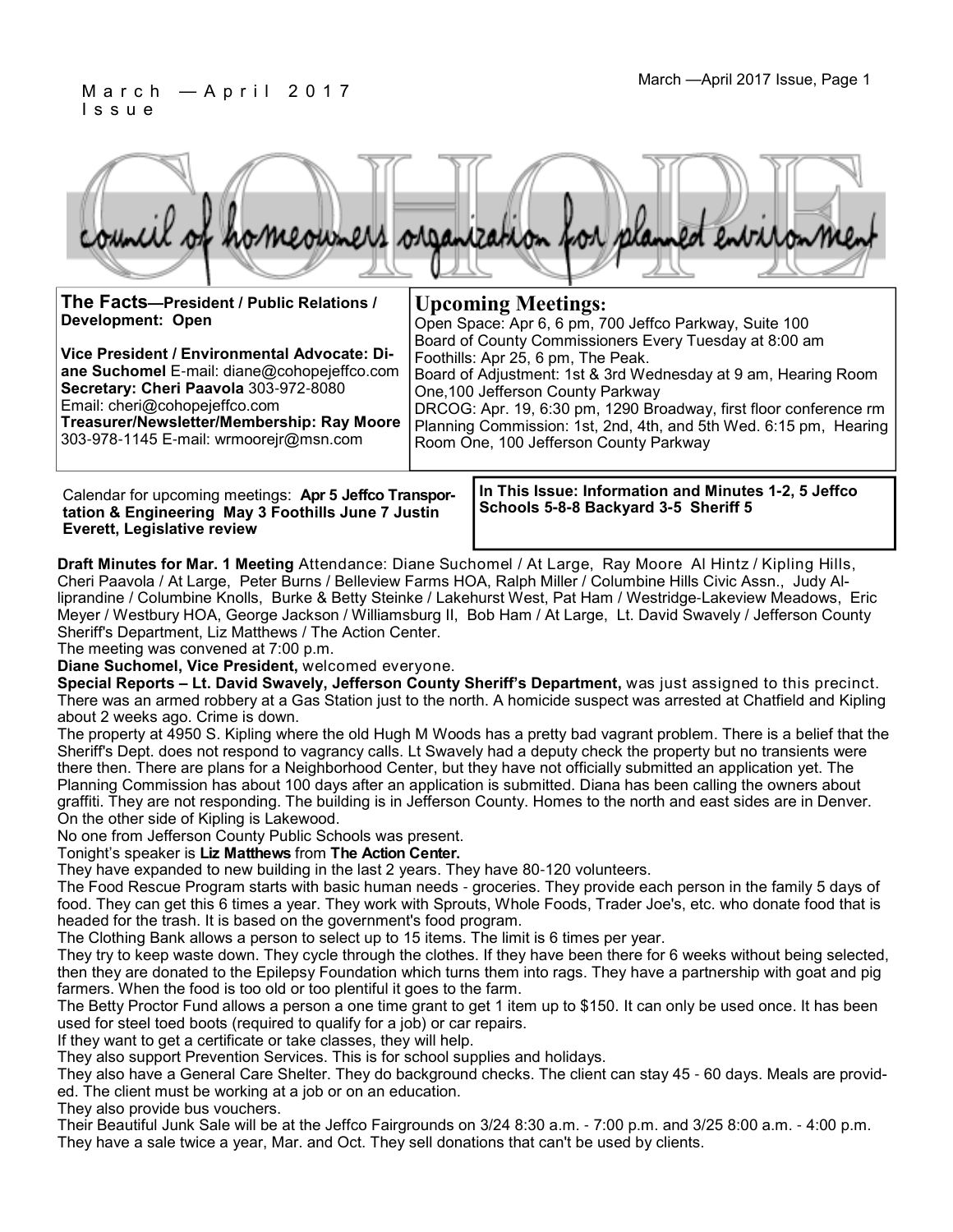5% of contributions go to help the homeless. They also help families who are not quite making it. Their goal is for their clients to achieve self-sufficiency. Even if they are working, they may not be self-sufficient. 31% of the kids in those families qualify for free or reduced lunch.

According to the government, a family of 4 has to make less than \$3,100 per year to be considered poor. But in Jefferson County the family needs to make \$7,000 per year.

They match people with case managers. They work with other agencies, they don't compete.

Their funding comes from grants, churches, and business foundations. They have been in operation since 1968.

The give tours of their facility 4 times per month.

It is a great place for Boy Scouts to volunteer.

Their donation center is at 8755 W. 14th Ave. They are open Monday, Tuesday, Thursday, and Friday from 8:30 a.m. - 4:00 p.m. and on Saturday from 9:00 a.m. - noon. They do not accept furniture or electronics. You can make a donation on the website workwithColoradoGifts. Their website is actioncenterco.org.

From where do the clients come? All over.

Do they receive money from drives such as 9 Cares Colorado Shares? Liz did not know.

**Reports from Officers** Roll Call was taken. We had 11 members present and had a quorum. We do not have a President.

**Ray Moore, Treasurer,** was present. We have \$1,666.51. Dues notices will be going out this month.

**Cheri Paavola, Secretary,** was present. The Minutes for Feb. were approved.

**Diane Suchomel, Vice President,** was present.

There are 2 Community Meetings.

17-102373 for 4950 S. Kipling Pkwy. on 3/1 at 6:00 p.m.

17-103930 for 7462 S. Everett St. on 3/16 at 6:00 p.m.

The following are Pre-Application meetings.

17-103393PA for 4802 S. Wadsworth Blvd. for rezone for Assisted Living SDP. This is east of Wadsworth by Marston Lake.

17-103411PA for 8055 W. Bowles Ave. for a pre-application SDP. This is for the northeast corner of Wadsworth and Bowles.

17-102869PF for 8055 W. Bowles Ave. for Final Plat for residential / commercial in the superlot.

17-103068PA for 5690 W. Coal Mine Ave. for a rezone from A-1 to allow a commercial landscape business.

17-103183PA for 8341 S. Cody Way for a rezone of a new neighborhood. The original plat was from 1955 for 51 lots. Now it is for 102 duplexes.

17-103818PA for 5850, 5900, and 5990 W. Bowles Ave. for a rezone then subdivide. It is for 3 acres. Remove 2 homes and a horse barn. Become 49 single homes.

17-104088PA for 10081 W. Bowles Ave. to add 2200 sq. ft. in the parking lot for a Quick Serve restaurant. It will between the Pizza Hut and the Irrigation Store. It is on the northwest corner of Kipling and Bowles.

The following are Hearings.

16-128128RZ for a property near S. Simms and S. Alkire. It is for 4 group homes for senior assisted living or memory care at Centennial Church. It would be for a maximum of 16 beds per building. There is a PC Hearing on 3/8 and a BCC Hearing on 4/4.

17-100535RZ for 9895 W. Remington Pl. for Christ Fellowship ODP. It is a rezone to allow the church to move into the Shopping Center.

There is a Liquor license transfer of ownership at 5500 S. Simms St. #C. It is for Big Kahuna Bistro.

There are 2 library meetings coming up, 3/11 and TBD. It is about the remodel of the Columbine Library. The 3/11 meeting is from 10:00 a.m. - noon.

A plan has been submitted for Blue Heron Park. They will work on the dam and drainage.

Coal Mine Ave. Brewing Company is opening in Spring.

**Old Business** The position of President for COHOPE is still open.

#### **New Business** None.

#### **Announcements**

The speaker for our June meeting will be Justin Everett.

We need suggestions for speakers for April and May. August will be our picnic. We will not have a meeting in July. We adjourned at 8:00 p.m.—*Cheri Paavola*

| COHOPE Treasury Activity: March 2017 | W R Moore, Treasurer |         |
|--------------------------------------|----------------------|---------|
| Beginning Balance March 1, 2017      |                      | 1692.70 |
| Deposits                             |                      | 0.00    |
| <b>Withdrawals</b>                   |                      | 5.64    |
| Apr Newsletter 5.64                  |                      |         |
| <b>Ending Balance April 5, 2017</b>  |                      | 1687.06 |
|                                      |                      |         |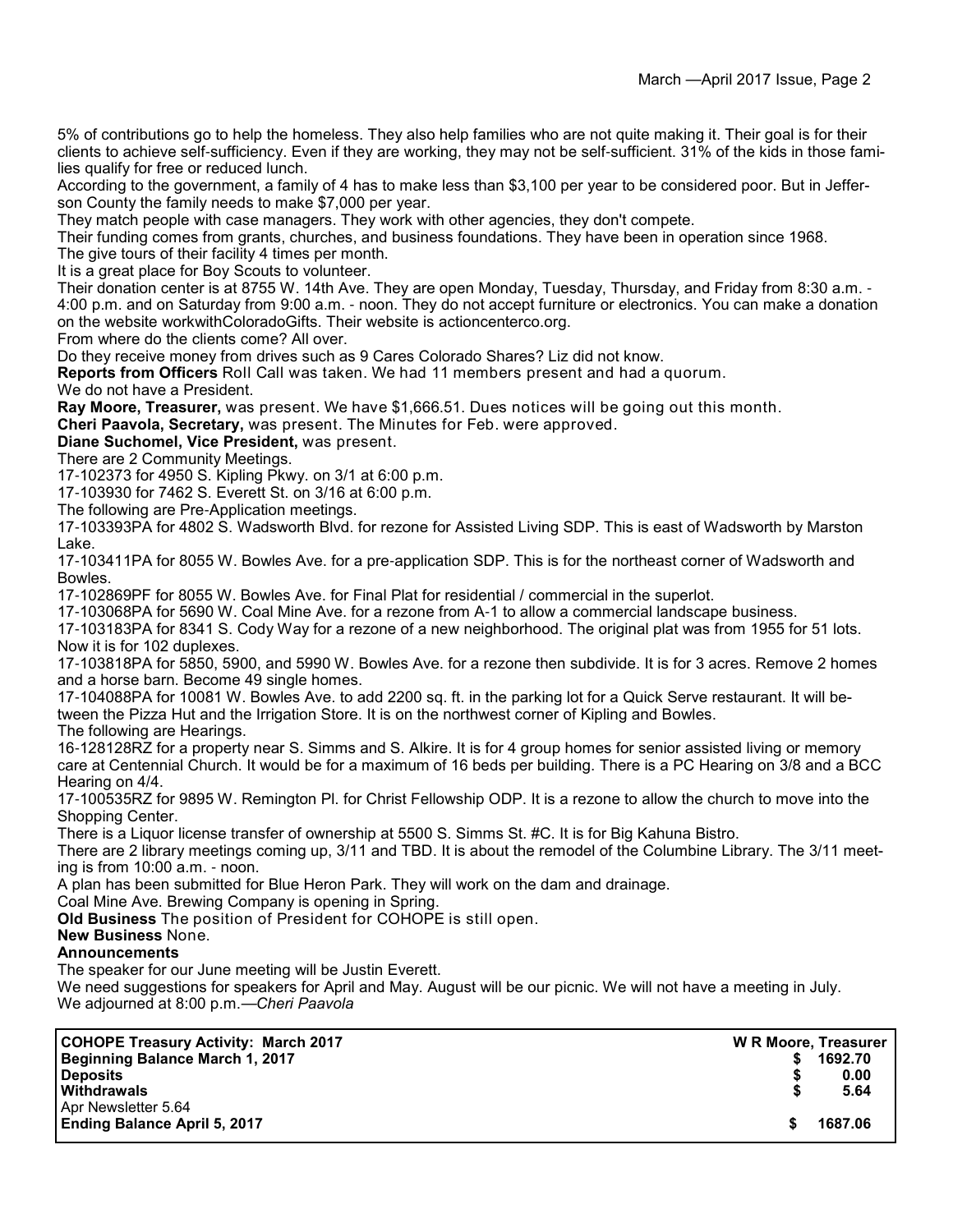# **THE BACKYARD**

## Columbine Hills News

**President's Corner** — Three weeks until Spring!! I'm already planning on new treatments for my garden soil and looking through seed catalogues. I'm the ever optimist when it comes to gardening. Just put on a pot roast with carrots from last year's crop, and dreaming of those delicious golden cherry tomatoes. Winter didn't seem as bad as I thought it would be; the nice stretch in February tends to take the edge off old man winter. But the pessimist in me says "we'll pay for it with a cold and wet spring".

Allow me a few moments to be honest with you all. As I contemplate another year with CHCA I can't help but wonder about the "why" and "what" we do. We spend money and time planning community events to have precious few people enjoy them. We go to great effort to help keep our community attractive and are met with conflict. We put expense and time into putting out the envelopes for folks to become a member of CHCA and we only get about 20% participation. We – the board members of Columbine Hills Civic Association pour a lot of ourselves into this community not asking much in return other than help from you. Help us serve you better. Let us know what we can do to keep our community a desirable place for all of us to live. If you have ideas – please send me e-mails with your suggestions.

One more thing – as YOU plan your spring cleanup and property improvement – please keep in mind that corner properties must have shrubs trimmed low and branches trimmed high enough to allow drivers a clear line of vision. And please, trim back those bushes so that the sidewalks remain clear. This year will be another time we will inspect and report those properties that are in violation.

Our yearly membership drive is underway; please consider being a supporting part of Columbine Hills Civic Association. Be the kind of neighbor you wish you had.— *Randy Montgomery, CHCA president, rmontgomery@frcs.org From* **CHICA BOARD MEETING, February 11, 2017**—Meeting called to order at 9:07 a.m., at St Philip Church. Officers present: Randy Montgomery, Don Hochhalter, Pat Miller. Board Members present: Ruth Severns. Community Members present: Steve and Ralph Miller

OLD BUSINESS: Membership status: 10 new members

NEW BUSINESS: Spring fling – May 20th 2017, 12-2 p.m. Each member come up with an idea to present for the next meeting. Looking for a joint venture to do with the elementary school.

Board is checking into getting flashing stop signs so people stop and can see the signs at night. CHCA may be able to assist with cost for this.

Meeting was adjourned at 9:50 a.m.

## **Columbine Knolls Voice**

*From* **January 10th 2017 Board Meeting** Meeting called to order at 9:05 pm

In Attendance: Matt Hale, Lee Woodbury, Skip Wilcox, Bryan Slekes, Steve Hantelman, Nathalie McClish, Judy Alliprandine and Birgit Whitelaw, Larry Wambsganss and Tony Tierney

Guests: 3 guests

**Public Comments:** Adam Brewer will help if needed with covenants. Jim Rudolf would like people to know about the 2016 covenant violation statistics and would like to see a report published in the newsletter biannually.

**Committee Reports:** Membership Skip – a letter is being sent out to all home owners. 368 members for 2016 out of 1008 homes

**Safety, Beautification and Maintenance** Birgit – renewed the Sheridan entrance, new plants added. We had many great volunteers – thank you.

**Covenants and Architectural Control** There is on ongoing court case. New case brought against the HOA on structure. Covenant enforcement regarding site on corners issue with Matt trying to take care of this.

**Special Events** 2016 was a great year with the events we had. 2017 will have the same events.

**Treasurer's Report** Annual Report to members with 2017 proposed budget

**New Business** Nominations Lee nominates Matt to be President / Skip seconds, all in favor. Lee nominates Tony to be Vice President / Skip seconds, all in favor. Matt nominates Natalie to be Treasure / Birgit seconds, all in favor. Skip nominates Steve to be Secretary / Matt seconds, all in favor. Birgit nominates Judy to be assistant secretary / Lee seconds, all in favor.

**Website** Steve discussed moving the website to a new design at a cost of \$400 from support company Lee motions to wait until June to decide on the website changes / Birgit seconds all in favor Board meeting adjourns at 9:46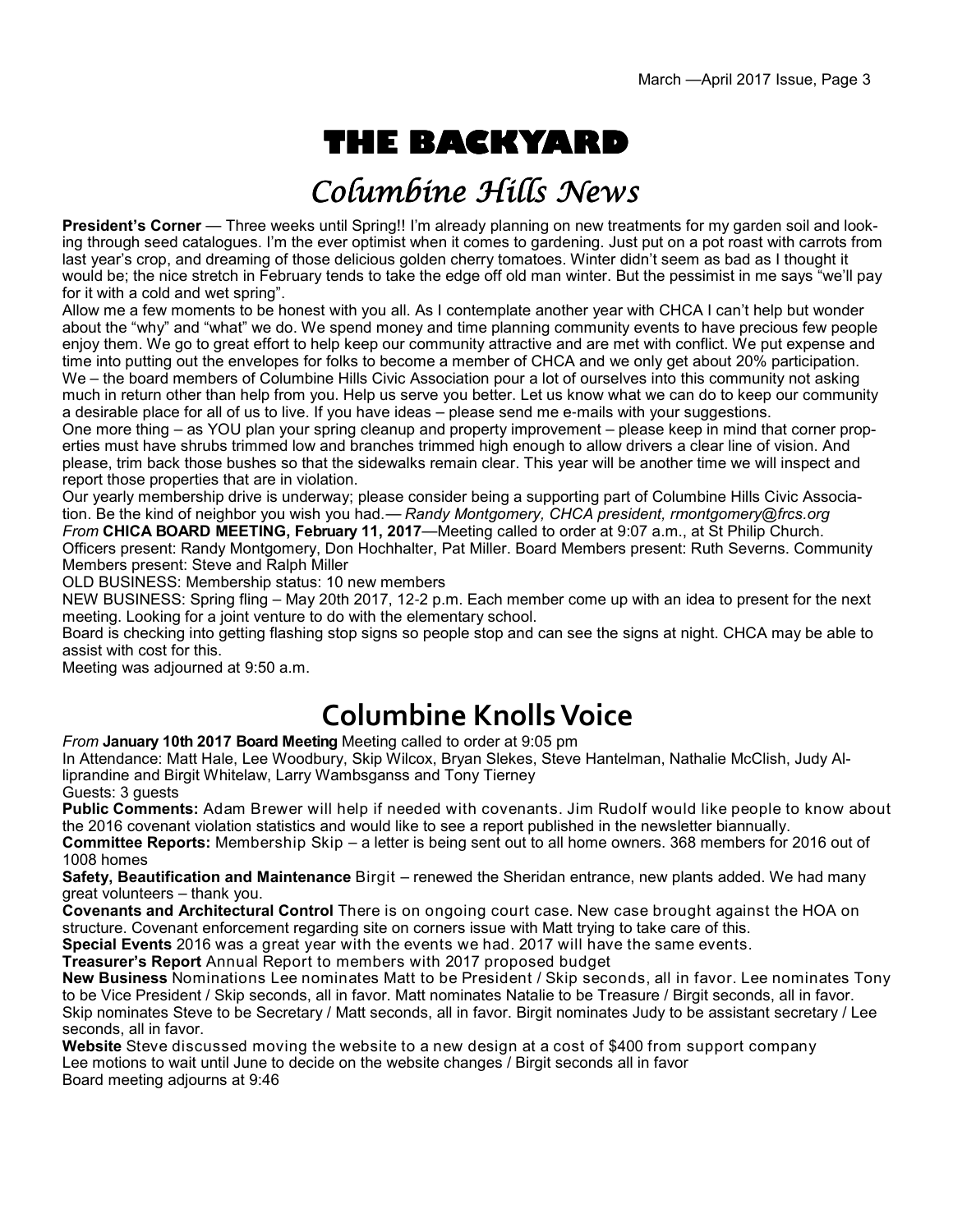### **Columbine Knolls South II REVIEW**

*From* **President's Corner** Hello and happy March everyone! I am pleased to announce the officers for the 2017 Columbine Knolls South II Board of Directors. Bob Pellegrini serving as Vice President and continues to chair the ACC Committee; Debbie Opperman serving as our Treasurer. Also, continuing their term on the Board is Robert Sudar as Secretary, myself, Jennifer Blake as President and chair of the Welcome Committee, Bob Haberkorn, Larry Opperman and Pam Horiszny as Directors and supporting the ACC Committee. Stephanie Haberkorn will chair the Landscape Committee and we are still looking for a volunteer to chair the Social Committee.

Thank you to the volunteers who signed up at the Annual Meeting to serve on the Landscape, Social and Welcome Committees. We are extremely thankful to those willing to volunteer their time to help make CKSII a wonderful place for each of us to live!

This is the time of year that the CKSII Board of Directors interview and selects the newsletter carrier for our community newsletter, The Review, for the upcoming year. We are looking forward to meeting with the candidates at our upcoming meeting on March 14 and want to thank Isaac Nelson for a job well done delivering the newsletters this past year.

If you are interested in staying in touch with neighborhood happenings, I invite you to join our private community site, Columbine Knolls South II Nextdoor. Currently, almost 350 neighbors are participating on the site and it's a convenient location for the Board to post time sensitive information, the Jeffco Sheriff's Office to communicate crime and safety information and neighbors to stay informed on local events or even post items for sale/free. To join go to nextdoor.com/join and use code BUNGRB.

The next CKSII HOA sponsored event will be the Community Garage Sale on June 2nd and 3rd. This is a great time to clean out your garage and closets and make a little money at the same time! .—*Jennifer Blake, President CKSII HOA*

#### Columbine West Civic Association Newsletter

*From* **A Moment With The Board** The February 8th monthly meeting was well attended and some new neighbors shared valuable information and insight. As we kick-off the Annual Membership Drive there was interest in informing neighbors on how membership dollars benefit you. - See front page letter from the president. Board Member Dave gave us an update on the Holiday Lighting winners (article inside the newsletter) and the conversations he had with neighbors when he distributed their gift cards. The Board/Officers will take all of their comments under consideration as they go forward with planning 2017. Neighbor Larry, who has a plethora of information about Community Gardens has been asked to share advice with neighbors through some upcoming newsletter articles. Larry was a restaurateur, owning (2) Lakewood establishments and is now filling his time with more locally sustainable endeavors. Thanks Larry for adding your last bus token. Neighbor Lucy, gave us an update about criminal activity and how much better JCSD is responding to our concerns. We found time to discuss the upcoming events calendar and secure some more volunteer hands to help out. If you have questions or any suggestion of ideas feel free to email CWCAtalk@gmail.com. Look forward to hearing from the community. Residents are encouraged to attend any monthly meeting the next one is March 8th, 2017 at 7:00 p.m., Dutch Creek Elementary, second Wednesday of the Month.

#### Woodbourne

*From* **Notes From the Board** The January Board meeting was held on January 18, 2017. Since the December meeting was held after the printing of the January newsletter, information from both meetings is summarized here. It is amazing how time flies. While the Board is not sponsoring any events in February, we do have the holiday of Valentine's Day. While most of us associate the holiday with romance, it can also be said that this can be a day where we think of the neighbors all around us and wish each other well. If you are having difficulty with one or more of your neighbors it is important to note that there are ways to positively address what is going on to work together as we live side by side. This month the Board would like to welcome Andre Takacs as our new community manager from MSI. We would also like to thank Jim Whatton and Brenda Tate for filling in until Andre could take over. Andre can be reached at 720-974-4227 or at atakacs@msihoa.com. This information will be listed in every newsletter. Any questions regarding community functions should be addressed to Andre going forward. Welcome Andre!

While this might seem like a quiet month for the Board, rest assured that we are already planning for the Annual Homeowner's Meeting and the pool opening. The annual meeting is currently scheduled for April 19, 2017 and the pool should be open on Memorial Day weekend. At the annual meeting we should have some Board member slots open so think about volunteering your time to serve on the Board. It is only a three-year commitment and it is a great way to get involved and support our community. Feel free to contact any current Board member if you would like more information on what is involved.

I would also like to thank John and Martha Smith who are spearheading our annual Easter egg hunt. Please contact them at 720-250-4465 if you would like to volunteer to help.

Please contact Andre Takacs of Management Specialists, at 720-974-4227 with any questions. —*James Meyer, President*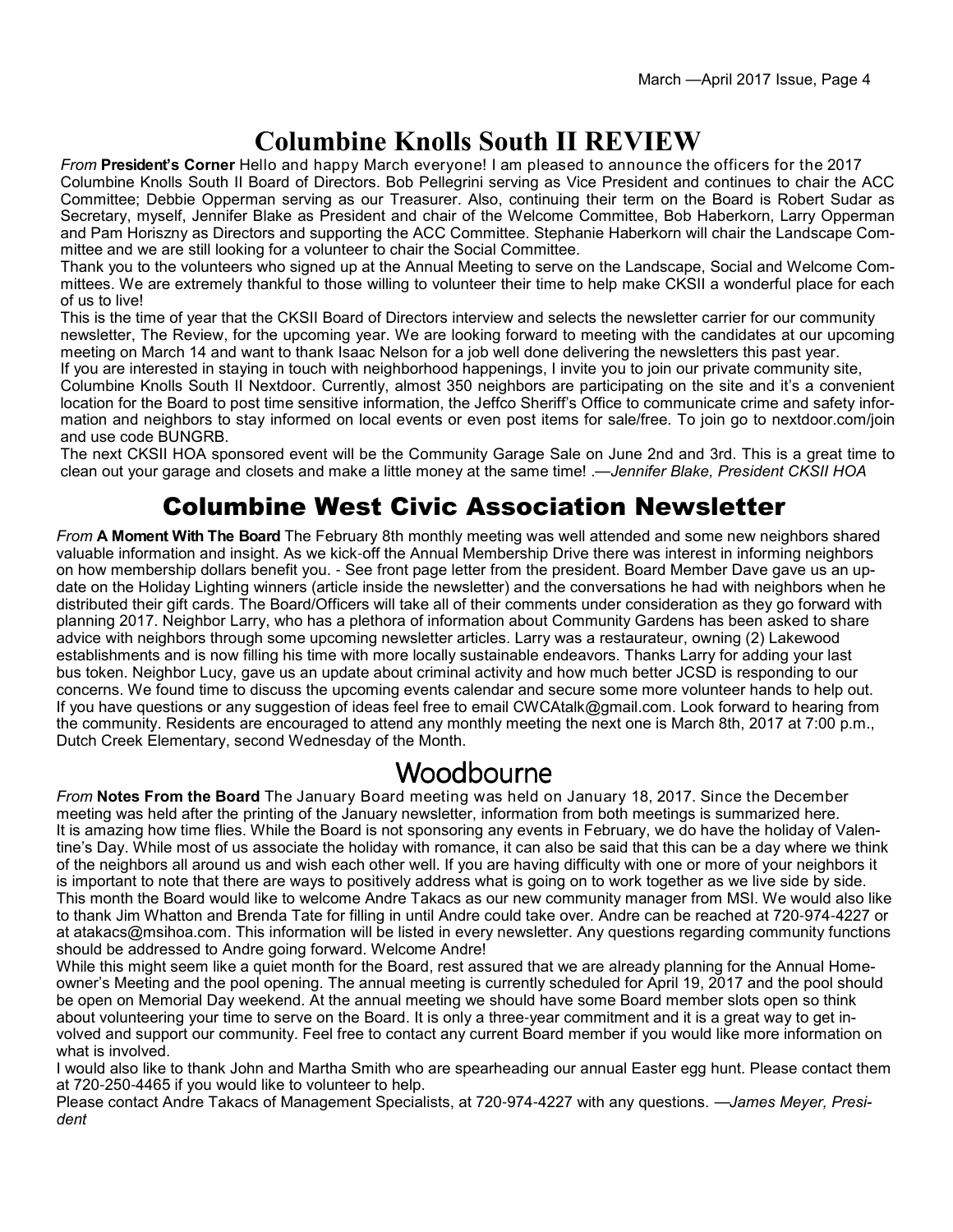### The Leawood Rapporter

*From* **Leawood Civic Association Minutes February 1, 2017** Board Members Present: Paul O'Connor, Richard White, Chip and Angela Langowski, Rhonda Eveleth, Nancy Bock and Debby Baker.

New officers were elected. President: Paul O'Connor; Vice-President: Chip Langowski; Secretary: Angela Langowski. Richard gave the Treasurer's Report which included LCA's current account balances, payments received and invoices to be paid.

Applications for LCA Scholarship 2017 are due by March 31st. Two \$500 scholarships are to be awarded depending on number of applicants. The scholarship form can be downloaded from LeawoodNeighbors.com

Paul will put up signs in the neighborhood for the Membership Drive on March 1st.

The Easter Egg Hunt will be held at the south end of Raccoon Hollar on Saturday, April 8th with a make-up day of Saturday, April 15th. Volunteers are needed to help hide 1,000+ eggs.

The summer Front Yard Parties will begin in June. Information regarding sign-up will be placed in the April issue of the Rapporter.

There is a proposed re-development of the Good property (also known as the Tree Farm) from a tree nursery to 26 patio homes. We will ask the developer to make a presentation at the next LCA Board meeting.

*From* **Leawood Metropolitan Recreation and Park District Minutes February 8, 2017** Prior to the beginning of the Board's February meeting, Developer David Tschetter from Quizzle presented information on the development of the Good property (also known as the Tree Farm). Mr. Tschetter had contacted Kyle in December to ask for a meeting to discuss his plans. The property is located where Sheridan and Leawood Drive meet. Most of the property is located in Jefferson County and a portion is part of Arapahoe County. His concept is twenty-six (2,400- 3,000 sf) single family homes in Jefferson County and two custom houses on the Arapahoe County side. This will be a gated community with proposed entrances on Christenson Lane and the end of Leawood Drive. A pre-application had been submitted to Jefferson County Planning and Zoning. No formal application has been made. Rezoning from R1 will need to be accomplished before the process can continue. There were thirteen residents in attendance, five Park Board members and the Parks Manager. Questions from the residents in attendance included concern for additional traffic on Leawood Drive, construction traffic during the building process, the number of houses in the proposed plans, property values, and the impact on the parks. Board member Debby Baker informed the board that the Leawood Civic Association was intending to invite Mr. Tschetter to its meeting in March.

The Board meeting was called to order at 7:38 PM at Leawood Elementary School's Teacher's Lounge by President Kyle Sargent. Members present were: Directors Donna Snyder/Treasurer, Debby Baker/Special Projects, Linda Smith / Secretary VP, Jennifer Dawe and Dave Padilla, Parks Manager.

**Treasurer's Report** – The Treasurer's Report was presented by Donna. Invoices for the month include: doggie bag vendor, Weston Landscaping for tree trimming, United Site Services, Denver Water, Waste Management, Xcel, invoice from Rich for trash pickup, Dave's invoice, reimbursement to petty cash, Dave's invoice for one snow removal, postage and Special District Association dues. Donna noted the check to LCA for the invoice for our share of Rapporter expenses has not been cashed.

**Parks Manager Report** –Dave and Jennifer will meet in a few weeks to mark where new trees will be planted in Weaver and Leawood Parks. Jennifer is reviewing information on tree types. Dave replenished doggie bags as needed in all parks.

**New Business** – Leawood Park ball field lease - After reviewing their information, the Board agreed to lease the ball field to South Jeffco Sports for their use during the spring season. The cost will be the same as last year. Kyle will notify South Jeffco Sports and ask for their practice schedule.

Kyle noted that there are expected impacts resulting from adjustments to be made to assessed property values due to the Gallagher Amendment, and that some estimate the impacts to be an 18 percent reduction in mill levy revenue to taxing districts in 2018. He asked that the board use its March meeting to begin to discuss potential impacts on the district budget and begin consideration of proactive measures to mitigate any negative impacts on the parks.

**Old Business - 2017 Projects** – Linda presented information on signage quotes she received from three vendors. She is to contact one of the vendors and perform a walk through with him for suggestions on sizing and locations. The meeting was adjourned 8:45 PM. — *Linda T. Smith, Vice President and Secretary*

#### **Westbury**

**Mailbox Thefts in Area** While checking out posts on "Nextdoor.com" for Foothills Green South, I ran across a disturbing post that I thought should be passed along to residents of Westbury. The headline of the post was "Mailbox Theft" and there was a picture of what looked like an opened envelope which held a birthday or Christmas card. In the text of the post, the resident, from nearby Stoney Creek, stated that the picture envelope had been previously removed from their mailbox, opened and the contents of the card stolen. According to the post, it was a birthday card with cash in it and the card was left behind but the cash was gone.

This has become almost as common as packages being stolen from front porches during the holiday season. One option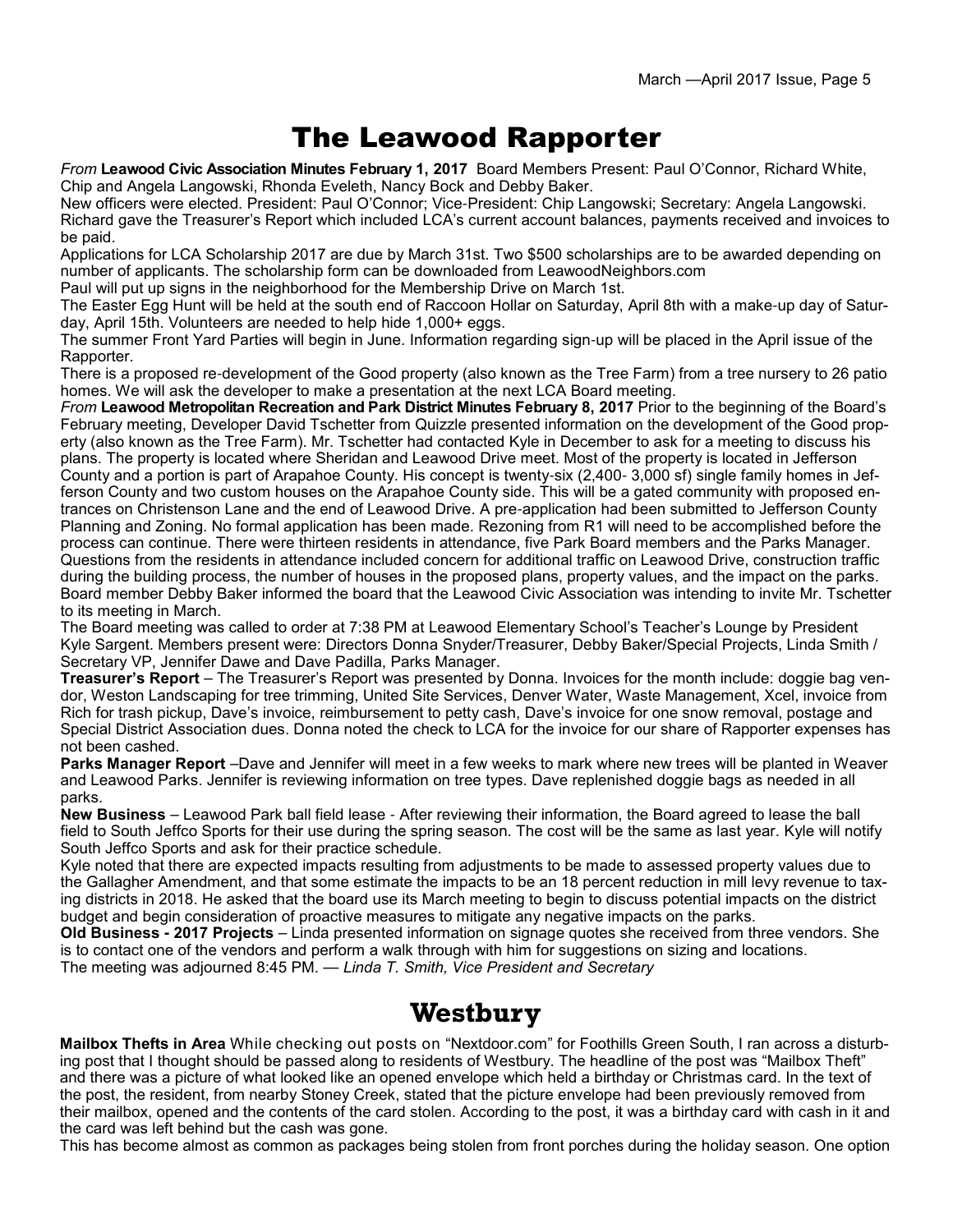to combat this theft is to purchase a lockable mailbox. Mail carriers have access via a universal key. These mailboxes can be purchased at any major hardware store and are not that expensive. This may be worth the money to protect your important mail, and in this case, birthday cash. We can all be more aware that this is a problem and take steps to make sure it doesn't happen to us.

Nextdoor.com can be a valuable tool in informing residents in your area about things like this and allow people to be more diligent and protective of their property. It's easy to sign up and has many other benefits such as the sale of unwanted items, finding handymen and other contractors and informing neighbors when things like mailbox theft is happening in our neighborhoods!

### **Williamsburg II News**

**Community News** There is a new email address if you need to send compliments, suggestions or feedback to the Williamsburg 2 HOA members. It is: williamsburg2hoa@gmail.com. You may also visit the Facebook page or web site. Thank you to Kathy Morelli for replacing the backlights on the Williamsburg 2 sign with LED lights. They should last for 20 years and they look great!

Thank you to Foothills for adding a new coat of paint to the gazebo at Eagle Meadows Park. It needed a little pick me up and it looks great! If you notice an area of our neighborhood that needs improvement, be sure to let us know. Easter Egg hunt will be April 8th, 2017 with a weather postponement date of April 15th. We are looking for a volunteer for the Easter bunny. HOA is looking for a new vendor for this year's holiday sleigh ride since our current vendor was a no show and we never heard back from them.

The HOA is looking to see if we can find a tree trimming company to offer a discount to the neighborhood this spring. Please email or Facebook message the HOA if you'd like to sign up to volunteer for any, or all of the 2017 events. There is a vacant position for Secretary and President of the HOA board. If you would like to volunteer, please come to a meeting and let us know if you're interested.

**Jefferson County Sheriff's Office Offers Drug Take-Back Day** Twice a year the Jefferson County Sheriff's Office joins law enforcement agencies nationwide to remove potentially dangerous controlled substances from our nation's medicine cabinets. The Drug Take-Back Day provides an opportunity for the public to surrender expired, unwanted, or unused pharmaceutical controlled substances and other medications for destruction. These drugs are a potential source of supply for illegal use and an unacceptable risk to public health and safety.

This one-day effort is intended to bring national focus to the issue of increasing pharmaceutical controlled substance abuse.

The program is anonymous. Prescription and over-the-counter solid dosage medications, (tablets and capsules) are accepted. Intravenous solutions, injectables, needles and oxygen containers will not be accepted. Illicit substances such as marijuana or methamphetamine are not a part of this initiative. The prescriptions should be removed from the original containers and placed in a plastic bag prior to drop off.

The DEA typically holds the National Drug Take-Back events in the Spring and Fall of each year.

**Join us Saturday, April 29, 2017 from 10:00 a.m. to 2:00 p.m. for the next Drug Take Back Day!**

The Sheriff's Office will accommodate collections at three sites in the county:

Sheriff's Office Headquarters (200 Jefferson County Parkway, Golden, CO)

Conifer High School (10441 Co. Rd. 73, Conifer, CO)

Dakota Ridge High School (13399 W. Coal Mine Ave., Littleton, CO)

A MedReturn Drug Collection Unit is available at the Jefferson Center for Mental Health south entrance on the second floor (9485 West Colfax Ave.) Monday - Friday from 9:00 a.m. - 5:00 p.m. At this location unwanted, unused and expired household medications, including prescriptions and over-the-counter drugs are accepted. For more information call 303-432-5925.

*From* **Jeffco Public School's Website**—**BoE Seeking New DAC Members to Fill Vacancies** The Jeffco Board of Education is seeking engaged parents, staff, business and community members to support the district by serving on the Board of Education District Accountability Committee. Committee vacancies will be filled by the Board of Education in June with screening and interviews with the Board prior to that time, so members appointed can begin committee work for the 2017 - 18 school year.

If you are interested in providing insight and advice to the Jeffco Board of Education, please complete this brief application, open from April 1 - 30. Further information on the responsibilities and functions for board advisory committee members can be found here.

The Board is seeking applicants for the following committee: District Accountability Committee

The following are eligible to apply: Teacher(s) employed by Jeffco Public Schools

School administrator(s) employed by Jeffco Public Schools

Individual(s) involved in business(es) within the Jeffco Public Schools district boundary

Parents of current Jeffco Public Schools students

Community members without students attending Jeffco Public Schools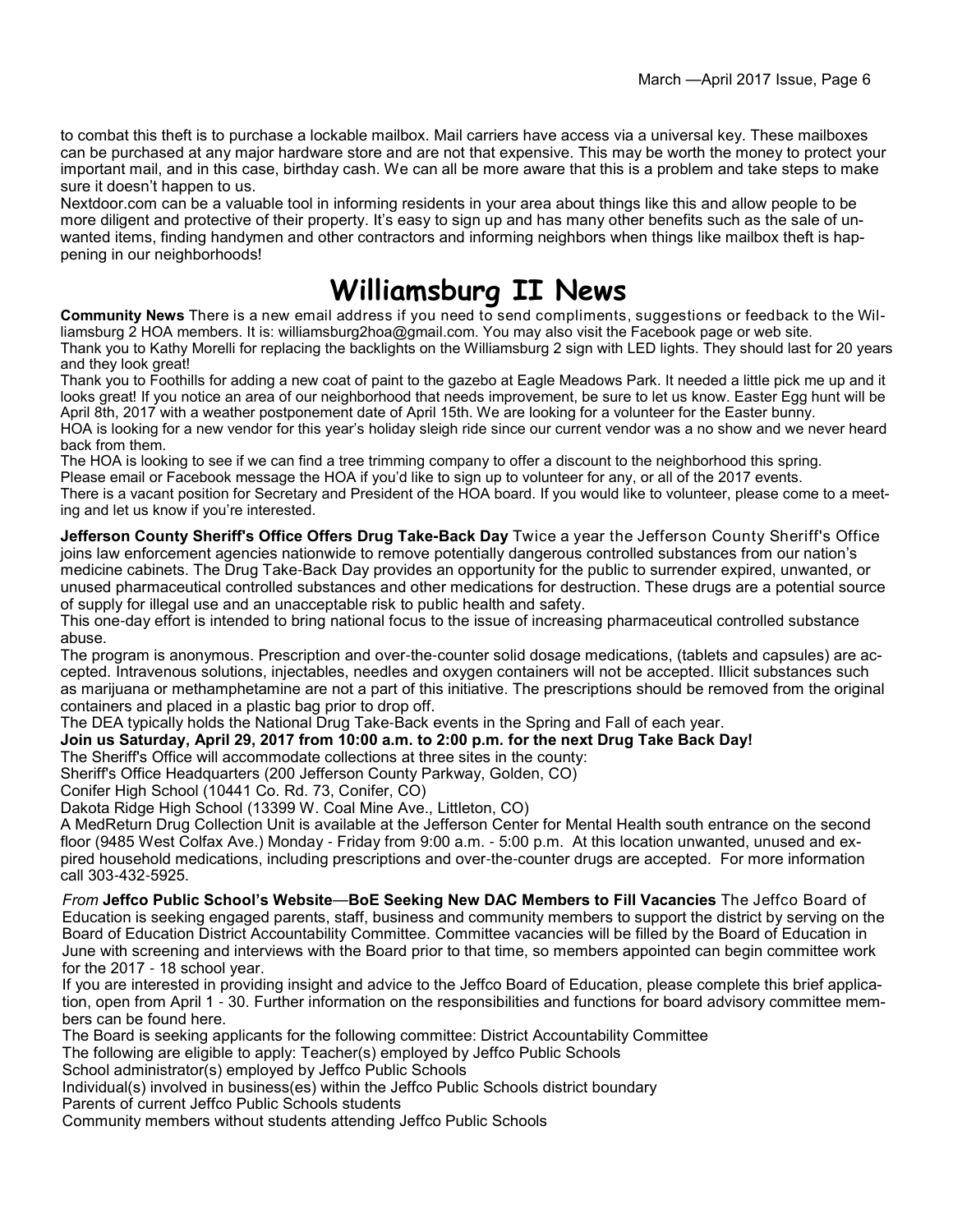*From* **Jeffco Public School's Website**—**Good News in Jeffco Allendale Elementary** principal, Rob Malling, makes time to teach students how to play on the school's new five-hole disc golf course. Allendale received two grants this year focused on getting students to be more active and part of those funds went to purchasing these items. The district installed the disc golf baskets just before winter break and the discs arrived last week. February 2 was a beautiful day to be outside and teach the students how to play this new game. Malling hopes the disc golf course will provide years of enjoyment for our students and families as the course is open to the public when school is not in session.

Congratulations to the students from **Chatfield, Columbine, Conifer, Dakota Ridge, Golden, and Lakewood High Schools**  on their performances today at the 65th Colorado All State Orchestra! (Photo courtesy Friends of Jeffco Music) Four Jeffco high school students have been named **Presidential Scholar candidates.**

Esteban G. Arellano, Standley Lake High School, David L. Blair, Columbine High School, John G. Green, Green Mountain High School, Elyse C. Majeski, Arvada West High School. The U.S. Presidential Scholars Program was established in 1964 by Executive Order of the President to recognize some of our nation's most distinguished graduating seniors for their accomplishments in many areas: academic success, leadership, and service to school and community. A distinguished panel of educators will review these submissions and select 800 semifinalists in early April. The Commission on Presidential Scholars, a group of up to 32 eminent citizens appointed by the President, will select the finalists, and the U.S. Department of Education will announce the Scholars in May.

**Pomona High School** rallied around special needs student Kevin Bruno. The boys basketball team asked the coaches if Kevin could play in their game against Dakota Ridge High School, and of course, they said yes. See more on this heart-warming story from 9News.

**Bell Middle School** students were highlighted in The Denver Post for participating in the Golden Library's Girls in STEM competition. Read the full article here.

Congratulations to Nathan Panzer and Tyler Burt from **North Arvada Middle School,** who both placed first in their divisions (Junior Medical Science and Junior Materials Science, respectively) at the Denver Regional Science and Engineering Fair this last week. Nathan also won Best in Show of the 2017 fair! Nathan's project studied the effect of foreign substances on blood coagulation time. Tyler's project compared current aluminum can linings to new options that do not include BPA. Both will take their projects to the state competition in April.

On Friday, February 17, the entire **Peck Elementary** student body participated in a job safari. Each classroom showcased a different career, including plumbers, electricians, lawyers, and police officers. Sixth grade teacher Stefanie Taylor organized the event this year and it was a complete success. The students really enjoyed learning about so many different career options by listening to inspiring presenters.

Thanks to the generous contribution from **St. Anthony Hospital,** eight Jefffco schools now have water bottle refill stations to help keep students and staff hydrated.Water filling stations are just one way to encourage children and teens to drink more water and less of other drinks, like sugary beverages. Healthy Jeffco and its community coalitions, specifically the School Wellness Coalition and the Jeffco Sips Smart Coalition, are working to increase healthy beverage consumption through education and collaboration. Key partners in this effort include, Centura Health's St. Anthony Hospital, Jeffco Public Schools and Jefferson County Public Health. Read more about this great partnership here.

**Chatfield High School** students showed their compassionate side when six-year-old Olivia was granted a wish from Make-A-Wish Colorado®. She wished to be Olivia the Bat Princess and did the Chargers ever deliver! Olivia slayed a shark, bookworm and other evildoers all to save Charlie the Charger.

Students at **Westridge** Elementary got quite the treat a couple of weeks ago. Best selling children's author, Kate Messner, Author, visited with students during their school celebration of reading. The Ranger in Time author spent the morning talking about reading, writing and persistence towards reaching your goals!

**The Arvada West High School** Vocal Showcase has been invited to perform at the national conference of the American Choral Directors Association in a couple of weeks. They will be the third high school in Colorado history granted this honor. See more from 9News here.

**Deer Creek Middle School** student Ben Vanourek reported for The Denver Post's ColoradoKids on the Breckenridge International Snow Sculpture Championship. You can read Ben's article here.

Congratulations to the **North Arvada Middle School** chapter of the Technology Students Association! They competed at the TSA State Conference, winning 30 medals, including first place in Tech Bowl, first place in Technical Design, and second place in Challenging Technical Issues, Chapter Team, Children's Stories, Silent Movie, and Video Game Design.

Everyone had a great time and learned a lot about STEM topics along the way. Events included CO2 Dragster, Biotechnology, and more.

Congratulations to **Peiffer Elementary, Dunstan Middle School, and West Jefferson Middle School.** Peiffer received the 2017 Healthy Schools Champion Bronze Award. Dunstan and West Jefferson received the Promising School Award.The Healthy Schools Champion program recognizes Colorado schools for their success in creating healthy school environments and implementing effective school health efforts.

To get students pumped-up for CMAS/PARCC testing at **Foothills Elementary**, Principal Josh Shapiro and sixth grade teacher Chris Kenney performed "Climbing Aboard the CMAS Train," their version of Ozzy Osbourne's "Crazy Train." Shapiro handled the guitar, while Kenney sand the altered lyrics. Check out a video of their performance here and see the lyrics here.